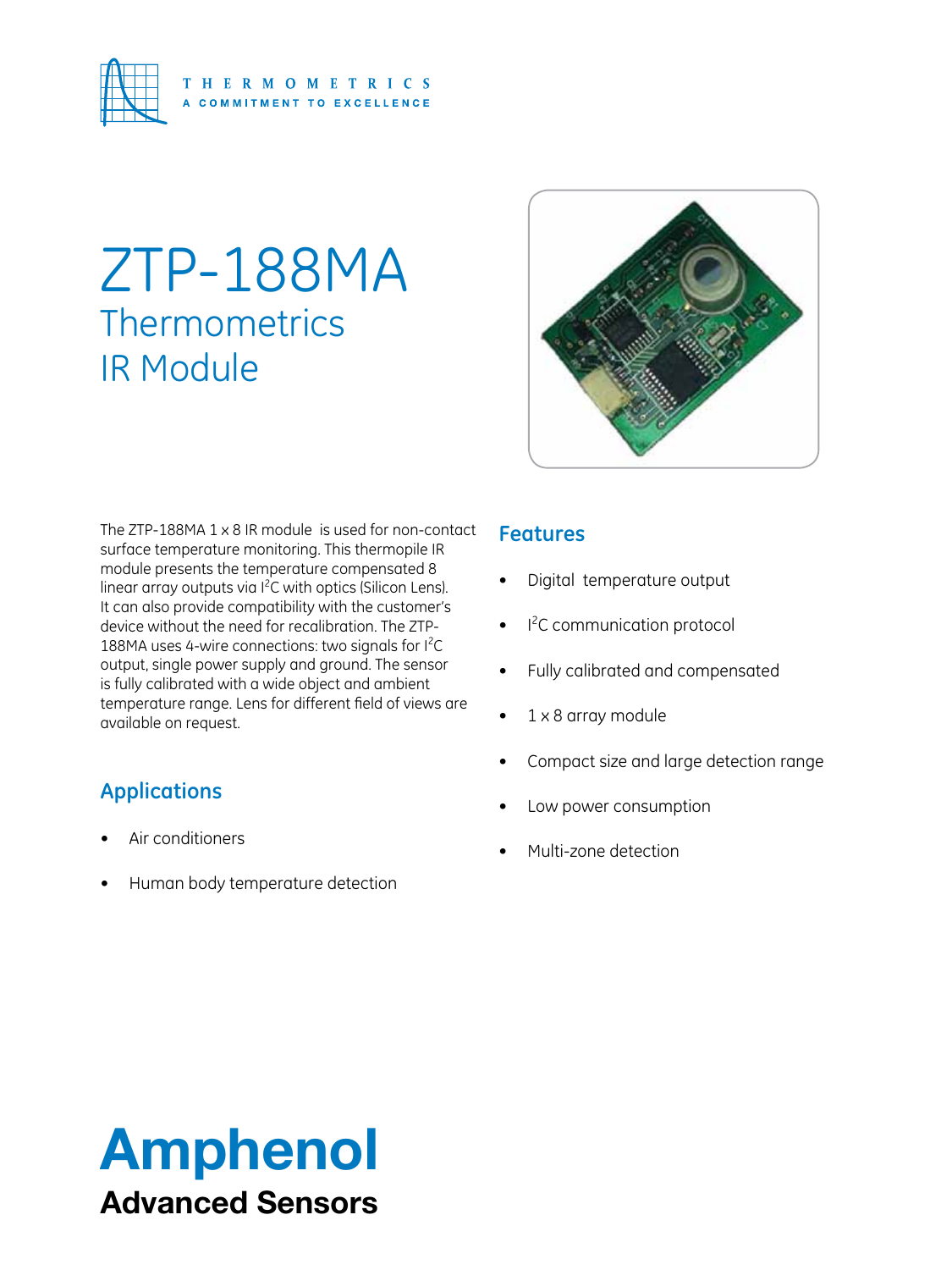## **Specifications**

| <b>Parameter</b>        | Limit<br>Unit  |               |            |          |
|-------------------------|----------------|---------------|------------|----------|
|                         | Min            | <b>Typ</b>    | <b>Max</b> |          |
| Supply Voltage          | 4.75           | 5.00          | 5.25       | V        |
| Supply Current          |                | 4.5           |            | mA       |
| Temperature Range       | 0              |               | 40         | °C       |
| Operating Temperature   | $\Omega$       |               | 70         | °C.      |
| Storage Temperature     | $-20$          |               | 100        | °C       |
| Resolution              |                | 0.1           |            | °C       |
| Output Type             | Digital $I^2C$ |               |            |          |
| <b>Baud Rate</b>        |                | 100           |            | Kbit/sec |
| Address length          |                | 7             |            | Bit      |
| Address                 |                | $0 \times 58$ |            | ۰        |
| Input/Output High level | 0.7 VDD        |               |            | $\vee$   |
| Input/Output Low level  |                |               | 0.3 VDD    | $\vee$   |

## **Output Format**

#### **I 2 C Command**

| Sensor    |      | <sup>12</sup> C Address Command | <b>Descriptions</b>     |
|-----------|------|---------------------------------|-------------------------|
| ZTP-188MA | 0x58 | 0xA1                            | Read Target Temperature |
|           |      | 0xR1                            | Read Sensor Temperature |

#### **Temperature Calculation**



## **Examples of Temperature Calculation**

#### **Case-1 : 0°C ~ 25.5°C**

- Send value : 0x58, 0xA1
- • Return value : Byte(0) : 0x00, Byte(1) : 0xC8

Output temperature = (256\* Byte(0) + Byte(1)) / 10

 $= (256 * 0 + 200) / 10$ 

#### $= 20.0$

#### **Case-2 : above 25.6°C**

- Send value : 0x58, 0xA1
- • Return value : Byte(0) : 0x01, Byte(1) : 0x96

#### Output temperature =  $(256* Byte(0) + Byte(1)) / 10$



 $= 40.6$ 



## **Temperature Accuracy**

#### **Total FOV**

50 degree

#### **Pixel FOV**

7 degree

#### **PCB Size**

23 mm X 30 mm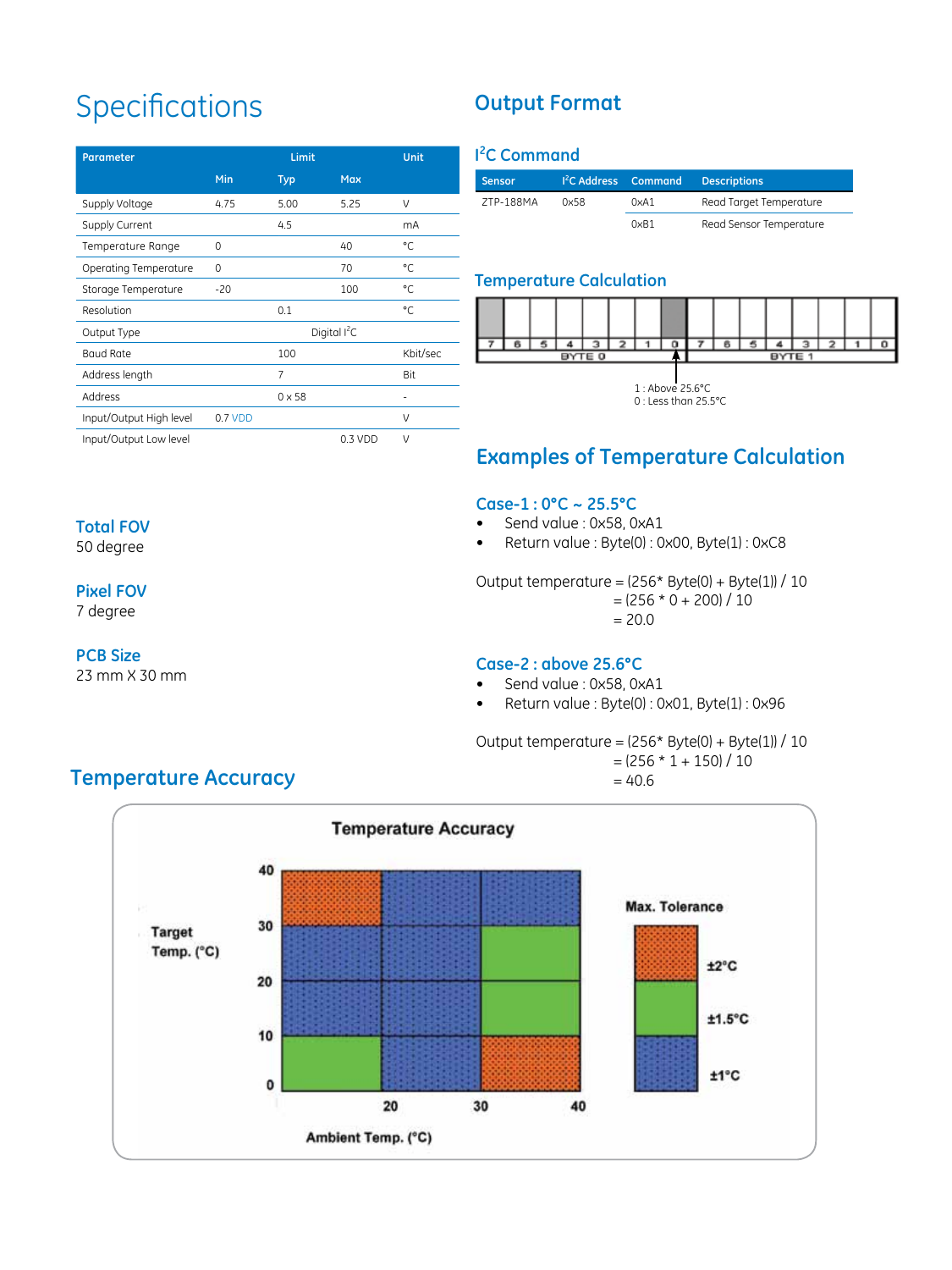## **Field of View of Sensor Module**



## **Package Dimension**